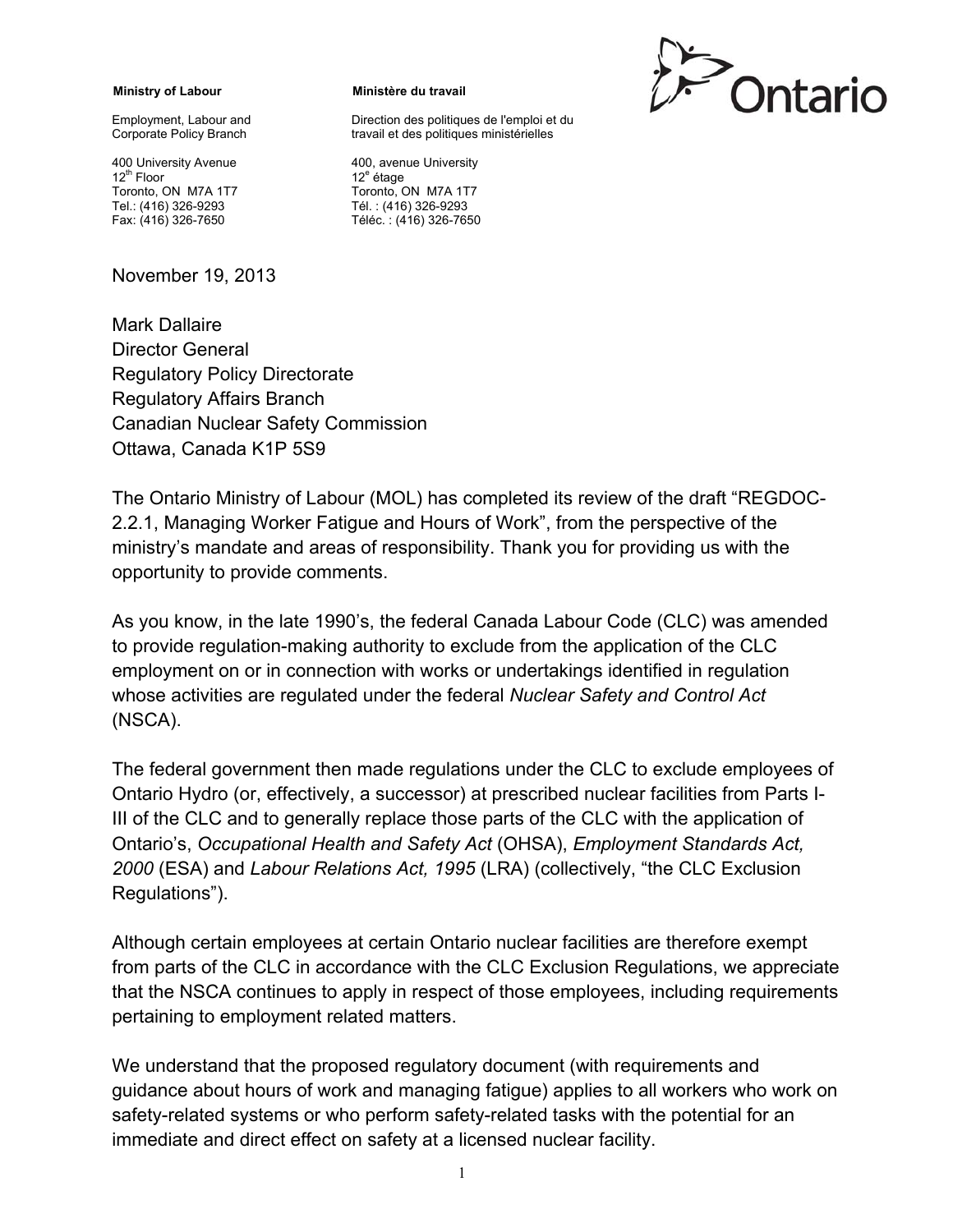## Occupational Health and Safety

From an occupational health and safety perspective, the implementation of the proposed requirements and guidance about hours of work would not appear to have any adverse effect on the Ontario Ministry of Labour's enforcement of the OHSA and its regulations in workplaces, including nuclear facilities in respect of which the OHSA applies.

There are regulations under the OHSA which currently prescribe restrictions relating to hours of work when workers are exposed to specific hazards. Examples include:

- the Mining and Mine Plants Regulation, section 9 (the hazards of working underground and operating a hoist)
- the Construction Projects Regulation, section 386 (the hazard of working in compressed air environments)

The OHSA and its regulations do not contain any provisions that explicitly restrict hours of work to manage fatigue. However, the OHSA does contain a general duty clause (s. 25(2)(h)) that requires the employer to take every precaution reasonable in the circumstances for the protection of a worker. It is conceivable that, if put into effect, the proposed regulatory requirements and guidance could be considered by OHSA inspectors when determining whether an employer has met this duty.

## Employment Standards

 $\overline{a}$ 

The ESA contains detailed provisions relating to hours of work in Part VII of the Act that need to be carefully considered.

With respect to hours of work, it appears that the requirements in the draft regulatory document could meet or exceed most of the minimum standards under the ESA. However, it is important to note that the general daily and weekly limits on hours of work under the  $\mathsf{ESA}^1$  can only be extended by written agreement between the parties.

<sup>1</sup> Under the ESA, the maximum number of hours most employees can be required to work **in a day** is *eight* hours *or* the number of hours in an established regular workday, if it is longer than eight hours. The only way the daily maximum can be exceeded is by *written agreement*.

The maximum number of hours most employees can be required to work **in a week** is *48* hours. The weekly maximum can be exceeded by *written* agreement and approval of the Director of Employment Standards. However, the ESA provides a limited exception where an application for approval is pending.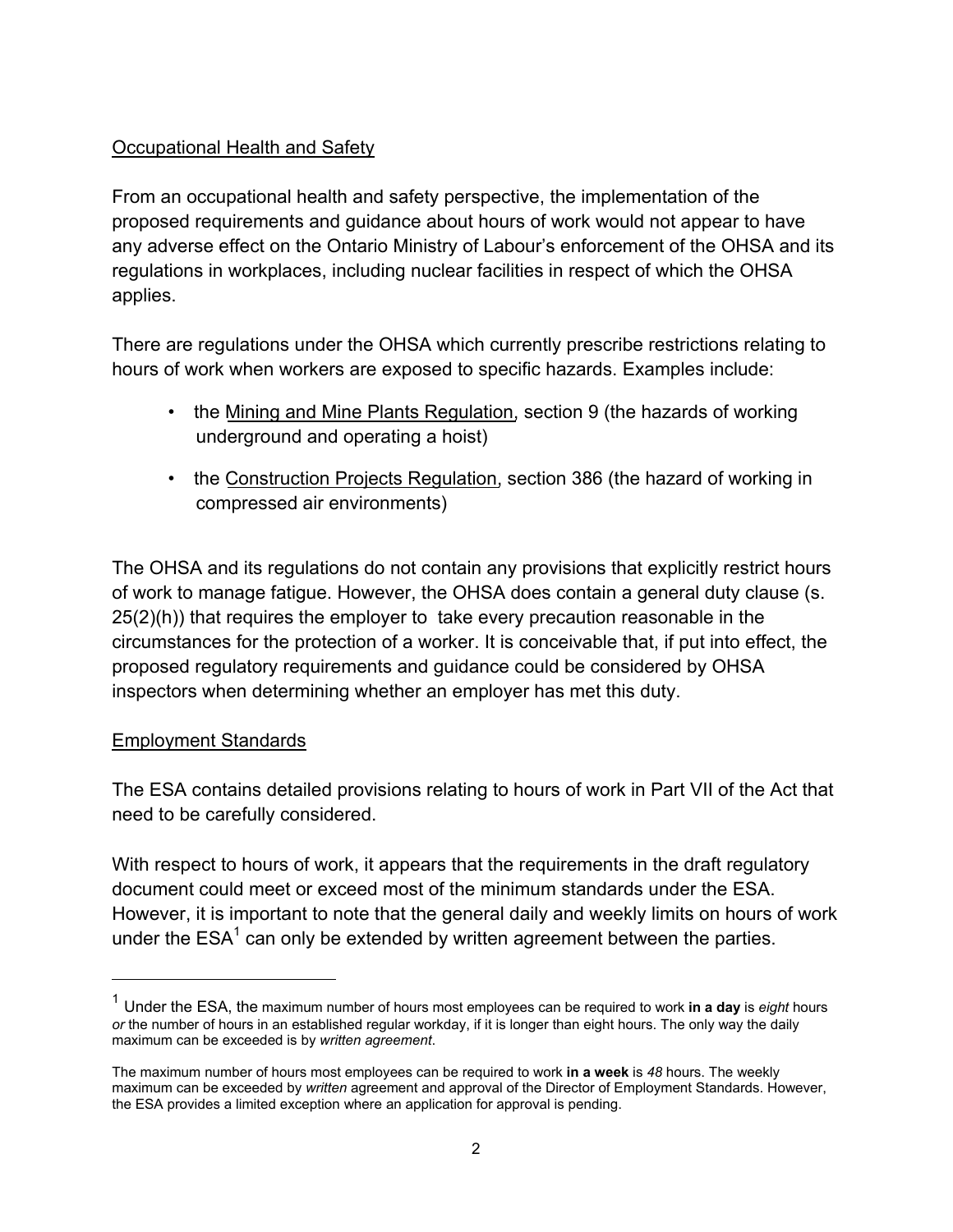Further to the requirement for written agreements, excess weekly hours also require an approval from the Director of Employment Standards. Whether the elements of the draft regulatory document concerning limits on hours of work would be consistent with the ESA may depend on whether such written agreements or approvals exist. In addition, certain standards in the ESA may not be altered by written agreement.

As such, there may be certain situations where the requirements in the proposed regulatory document do not provide a benefit to employees that is equal or greater than the benefit provided by the standard in the ESA. For example, the draft regulatory document provides that, on "rare occasions", an employee's work shift may extend up to 16 hours. However, as a general matter, the ESA provides that an employee must receive at least 11 consecutive hours off work each day (which would correlate to a potential 13 hour shift). That requirement cannot be altered by written agreement. Consequently, unless there are "exceptional circumstances", as defined in the ESA, employees subject to the ESA (which would include employees of nuclear facilities covered under the CLC Exclusion Regulations) cannot normally work a16 hour shift. Notably, the definition of 'exceptional circumstances" in the  $\mathsf{ESA}^2$  is not the same as the examples given for "rare occasions"<sup>3</sup> in the draft regulatory document. As such, there may be situations where an employer could be in compliance with the draft regulatory document relating to limits on hours of work but nevertheless be non-compliant with the ESA.

With respect to enforcement of the ESA, the means by which that is achieved generally depends on whether the employees at issue are represented by a union and subject to a collective agreement or not. Employees at the relevant nuclear facilities who are represented by a union generally do not file claims with the Ontario Ministry of Labour for enforcement of their rights under the ESA. The ESA provides that employees covered under a collective agreement are required (with limited exceptions) to seek enforcement of the ESA through the grievance procedures set out in their collective

-

- 1. To deal with an emergency.
- 2. If something unforeseen occurs, to ensure the continued delivery of essential public services, regardless of who delivers those services.
- 3. If something unforeseen occurs, to ensure that continuous processes or seasonal operations are not interrupted.
- 4. To carry out urgent repair work to the employer's plant or equipment. 2000, c. 41, s. 19.

**<sup>2</sup>Exceptional circumstances** 

**<sup>19.</sup>** An employer may require an employee to work more than the maximum number of hours permitted under section 17 or to work during a period that is required to be free from performing work under section 18 only as follows, but only so far as is necessary to avoid serious interference with the ordinary working of the employer's establishment or operations:

 $3$  E.g. to fill an unplanned minimum staff complement vacancy or complete an unplanned essential task